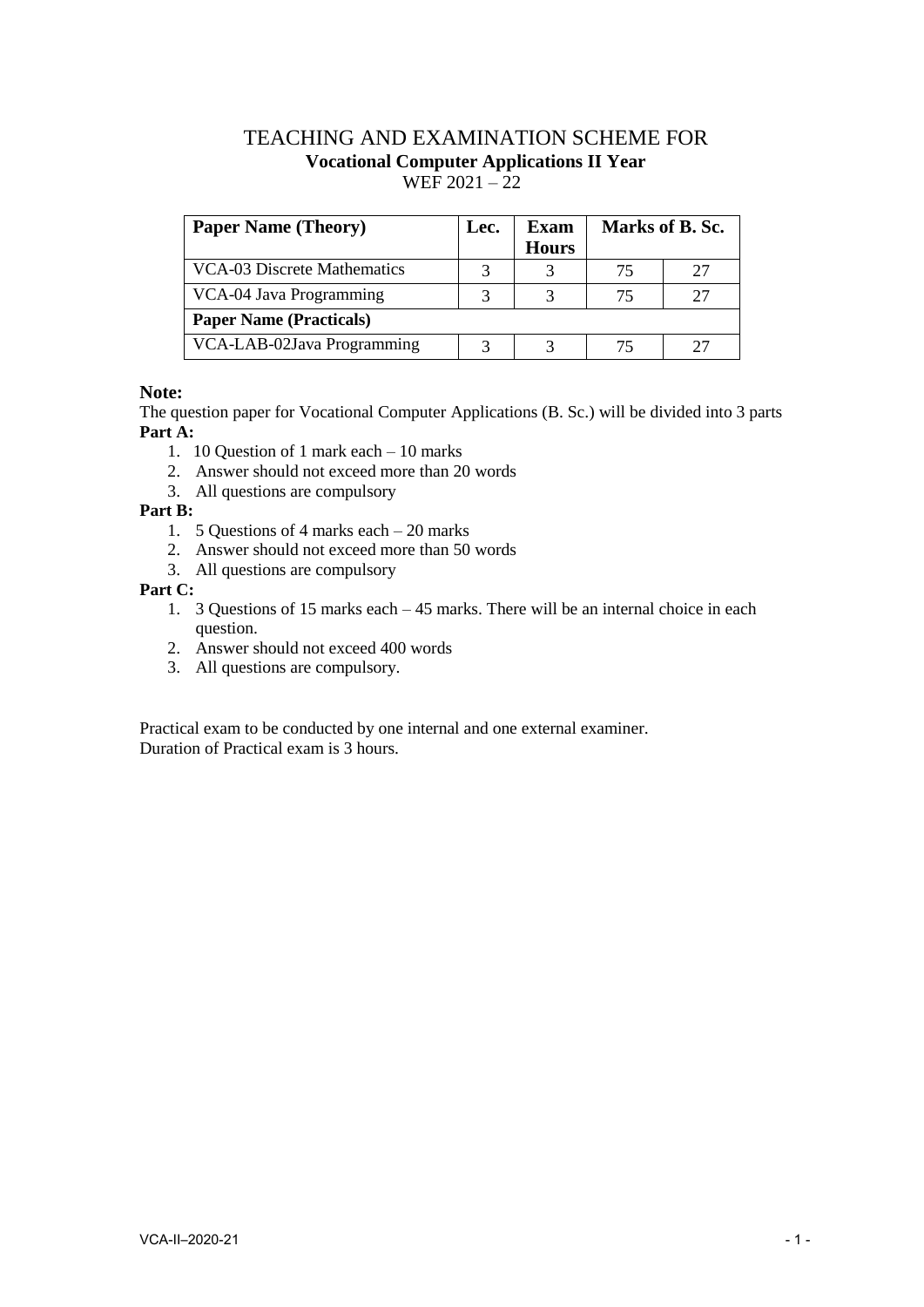# VCA-03 Discrete Mathematics

Sets: definition and types, set operations, partition of set, cardinality, recursive definition of set. Functions: concept, some special functions (polynomial, exponential & Logarithmic, absolute value, floor & ceiling, mod & div functions) properties of functions, cardinality of infinite set, countable and uncountable set, pigeon hole principle, composition of function

Relations: Boolean matrices, binary relation, adjacency matrix of relation, properties of relations, operations of relations, connectivity relation, transitive closure

Graph theory: Graphs, directed, undirected, simple, adjacency & incidence, degree of vertex, sub-graph, complete graph, cycle & wheel graph, bipartite & complete bipartite graph, weighed graph